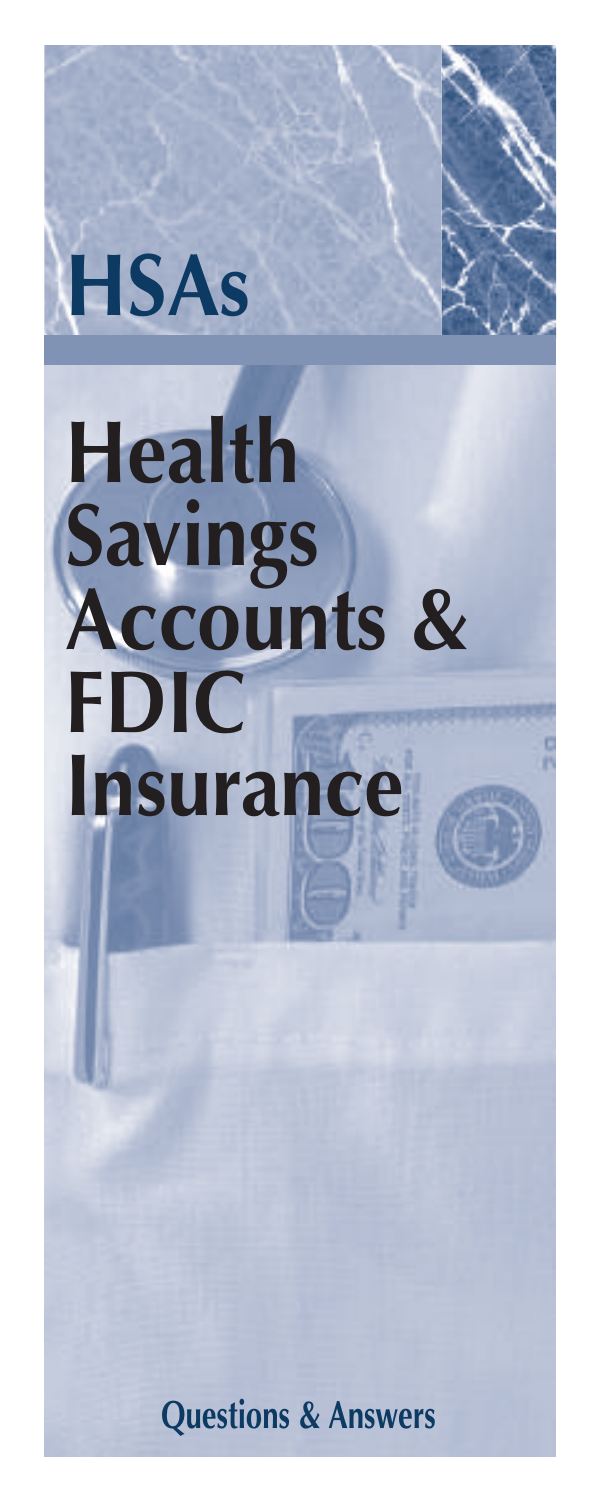#### **What is a Health Savings Account (HSA)?**

An HSA is a tax-exempt trust or custodial account established for the purpose of paying medical expenses in conjunction with a high-deductible health care plan.

 It is established on behalf of a specific person. It is an individual account. It is not a joint account. The HSA has the special feature that any funds withdrawn to pay the qualified medical expenses of the HSA account owner, his or her spouse, or any dependent, will be tax free.

#### **What has the FDIC written about HSAs?**

 If a depositor opens an HSA and names beneficiaries either in the HSA agreement or in the bank's records, the FDIC would insure the deposit under the Revocable Trust Account ownership category. If a depositor opens an HSA and does not name any beneficiaries, the FDIC would insure the deposit under the Single Account ownership category. The identification of a deposit as an HSA, such as John Smith's HSA, is sufficient for titling the deposit to be eligible for Single Account or Revocable Trust Account coverage depending on whether eligible beneficiaries are named.

#### **How is an HSA insured for purposes of the FDIC insurance rules?**

The FDIC coverage rules which apply to a revocable trust account will apply to an HSA if the HSA qualifies as a revocable trust for FDIC insurance purposes. The depository funds within an HSA are insured up to \$250,000 per HSA account owner per beneficiary, if certain requirements, as discussed below, are met.

 If the HSA fails to qualify as a revocable trust, then a person's HSA will be aggregated with his or her other single accounts and will be subject to that \$250,000 limit.

 If an HSA has multiple beneficiaries, the FDIC will assume the beneficiaries' interests are equal, unless otherwise stated in the trust. For example, if a father has an HSA leaving all funds equally to his three children, the HSA would be insured up to \$750,000, since there are three qualifying beneficiaries who would inherit the HSA deposits equally when account the owner dies.

#### **General Discussion**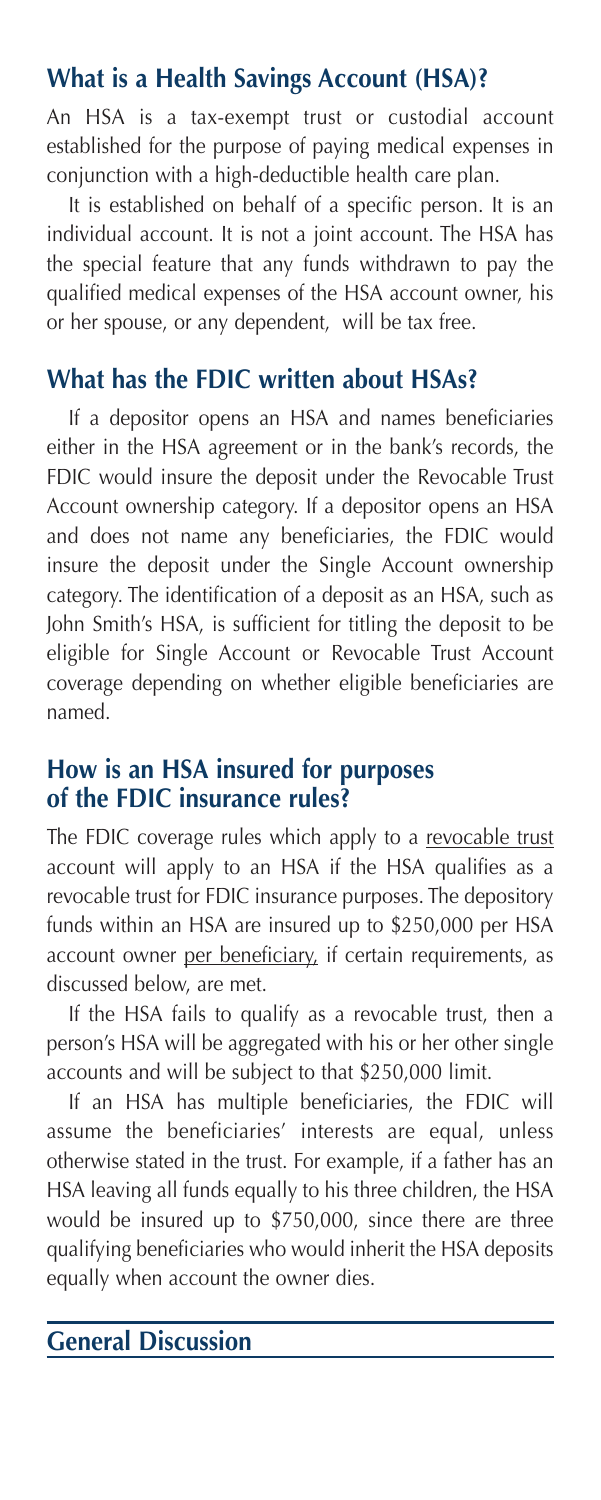#### **What is the FDIC?**

The FDIC is an independent agency of the U.S. government. It was established by Congress in 1933 to insure bank deposits and thereby maintain sound conditions in our financial system and protect the nation's money supply in case of financial institution failure.

# **Are all financial institutions insured by the FDIC?**

No. The FDIC insures deposits in national and most state banks, including commercial, savings and mutual savings banks and most savings and loan associations. Deposits in some U.S. branches of foreign depository institutions also are insured. Insured depository institutions are required to display the official FDIC sign at each teller's window or station.

 Insurance for savings in most credit unions is provided by the National Credit Union Administration.

# **How does the FDIC protect the depository institution's depositors against loss?**

 Each depository institution approved for deposit insurance must meet high standards of safety and soundness in its operating practices. Adherence to these standards is determined through regular depository institution examinations by federal or state agencies.

 If, despite these precautions, an insured depository institution gets into financial difficulties and must be closed for purposes of liquidation, the FDIC is on hand promptly with cash to protect insured depositors. The FDIC usually begins payments to depositors within a few days after the date of an insured depository institution's closing.

# **Does the insurance protection afforded by the FDIC cover losses sustained by depositors in any fashion other than through the closing of an insured depository institution?**

No.

#### **What types of deposits or accounts are insured?**

All types of deposits received in the usual course of business are insured, including savings deposits, checking deposits, deposits in NOW accounts, Christmas savings and other open-account time deposits, time certificates of deposit and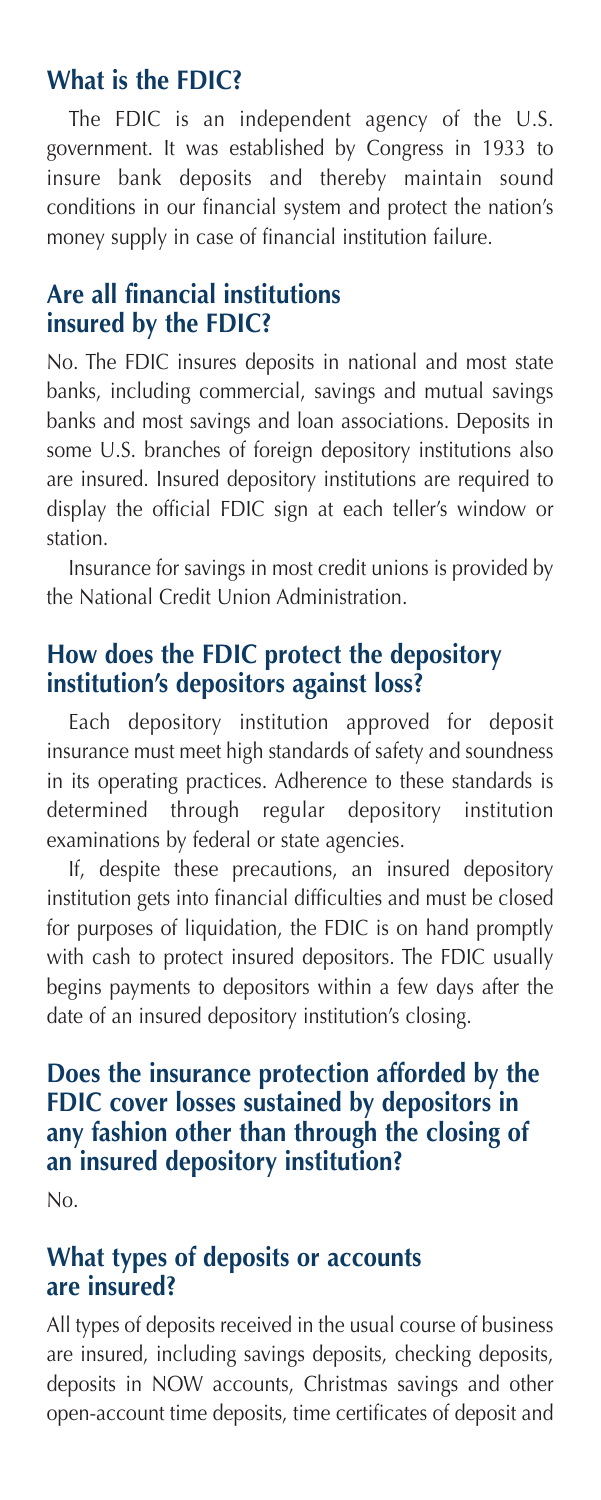uninvested funds. Certified checks, cashiers' checks, officers' checks, money orders, drafts, letters of credit and travelers' checks for which an insured depository institution is primarily liable also are insured, when issued in exchange for money or its equivalent, or for a charge against a deposit account.

 FDIC deposit insurance covers the balance of each depositor's account, dollar-for-dollar, up to the insurance limit, including principal and any accrued interest through the date of the insured bank's closing.

 The FDIC does not insure the money you invest in stocks, bonds, mutual funds, life insurance policies, annuities, or municipal securities, even if you bought these products from an insured bank.

 The FDIC does not insure U.S. Treasury bills, bonds, or notes. These are backed by the full faith and credit of the U.S. government — the strongest guarantee you can get.

# **Does federal deposit insurance protect the interests of creditors or shareholders of a failed depository institution?**

No. FDIC insurance protects only deposits, as described above.

# **Can membership of a depository institution in the FDIC be terminated?**

Yes, but notice is always given to depositors before termination of insurance. Insurance protection does not stop immediately after termination, but continues for up to two years on deposits existing at the date of termination, less subsequent withdrawals, up to the \$250,000 maximum. In the event the deposits of a depository institution are assumed by another insured depository institution, the demand and savings deposits which are assumed continue to be separately insured for a period of six months. Time deposits are separately insured to the earliest maturity date after the 6-month period.

#### **Different Rights and Capacities/Basic Rules of What Is Insured**

# **What is the basic insurance protection afforded a depositor?**

The basic insured amount for a depositor is \$250,000. Amounts in excess of \$250,000 are not insured. In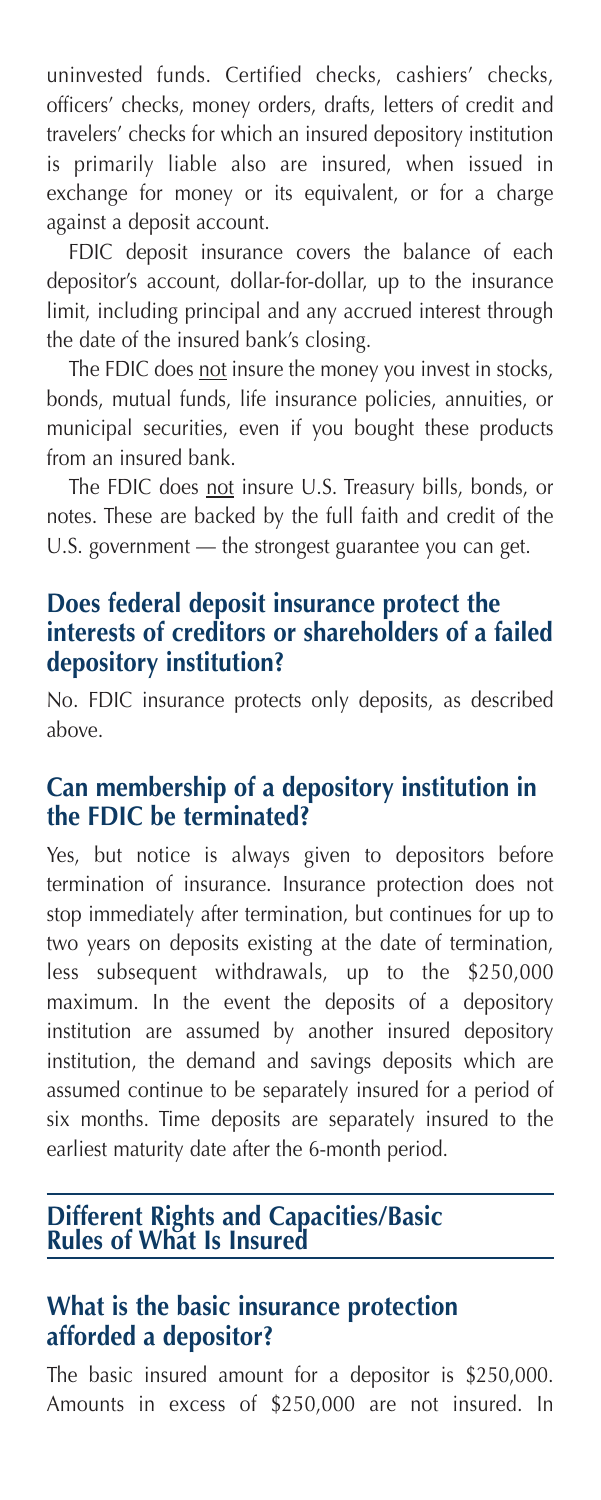determining the amount of an account, accrued or anticipated interest or earnings is included.

 The basic rule of FDIC insurance coverage is that the deposits of a depositor maintained in different "rights and capacities" (i.e. special classifications) are insured separately, and each type of deposit (i.e. right and capacity) is insured separately to \$250,000. Amounts in excess of \$250,000 are not insured unless held in a different right and capacity.

#### **What are the basic types of rights and capacities that are generally insured separately to \$250,000?**

There are six basic types of accounts for "right and capacity" purposes. They are: (1) accounts of a single holder or individual accounts; (2) joint accounts; (3) revocable or "Totten" trust accounts; (4) general trust accounts; (5) IRAs and self-directed qualified plan accounts; and (6) non-selfdirected qualified plan accounts. Thus, a person or a depositor may hold, or have an interest in, more than one separately insured account in the same insured depository institution.

#### **What is a revocable trust account and what rules must be met?**

The FDIC brochure provides the following discussion.

 A revocable trust account is a deposit account that evidences an intention that the funds will belong to one or more named beneficiaries upon the death of the owner (grantor/settlor).

 There are both informal and formal revocable trusts. Informal revocable trust, often called "payable-on-death" (POD), "Totten trust," or "in trust for" (ITF) accounts are created when the account owner signs an agreement usually part of the bank's signature card — stating that the funds are payable to one or more beneficiaries upon the owner's death.

 Formal revocable trusts — known as "living" or "family" trusts — are written trusts created for estate-planning purposes. The owner controls the funds in the trust during his or her lifetime. Upon the owner's death, the trust generally becomes irrevocable.

 **All deposits that an owner has in both informal and formal revocable trusts and HSAs are added together for insurance purposes, and the insurance limit is applied to the combined total.**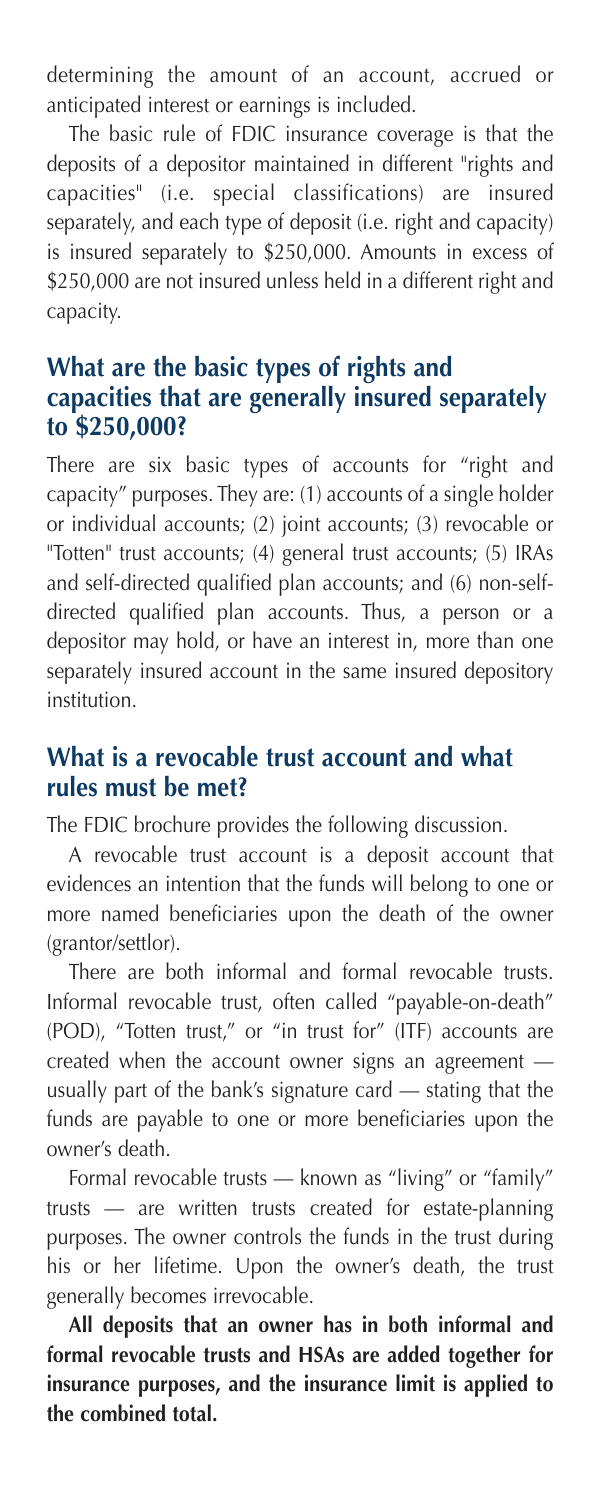# **What is a Payable-on-Death (POD) account?**

POD accounts are insured up to \$250,000 per owner for each beneficiary, if all of the following requirements are met:

 1. The account title must include commonly accepted terms such as "payable-on-death," "in trust for," or "as trustee for" to indicate the existence of a trust relationship. These terms may be abbreviated (e.g. "POD," "ITF" or ATF").

 2. The beneficiaries must be identified by name in the deposit account records of the insured bank.

# **What is a Living Trust Account?**

Living trust accounts are insured up to \$250,000 per owner for each beneficiary, if the account title at the bank must indicate that the account is held by a living trust. This rule can be met by using the terms "living trust," "family trust," or similar language in the account title.

 Note that the living trust coverage is based on the interests of qualifying beneficiaries who would become entitled to receive trust assets when the trust owner dies (or if the trust is jointly owned, when the last owner dies). This means that, when determining coverage, the FDIC will ignore any trust beneficiary who would have an interest in the trust assets only after another living beneficiary dies.

 If a living trust has multiple beneficiaries, the FDIC will assume the beneficiaries' interests are equal unless otherwise stated in the trust. For example, if a father has a living trust leaving all trust deposits equally to his three children, the trust's account would be insured up to \$750,000, since there are three qualifying beneficiaries who would inherit the trust deposits equally when the owner dies.

# **What is a single account for FDIC insurance purposes?**

A single account is a deposit owned by one person. This ownership category includes any deposit account that:

- Is held in one person's name alone
- Is established for one person by an agent, nominee, guardian, custodian, or conservator, including Uniform Gift to Minors Act accounts, escrow accounts, and brokered deposit accounts
- Is held in the name of a business that is a sole proprietorship (for example, a "DBA account")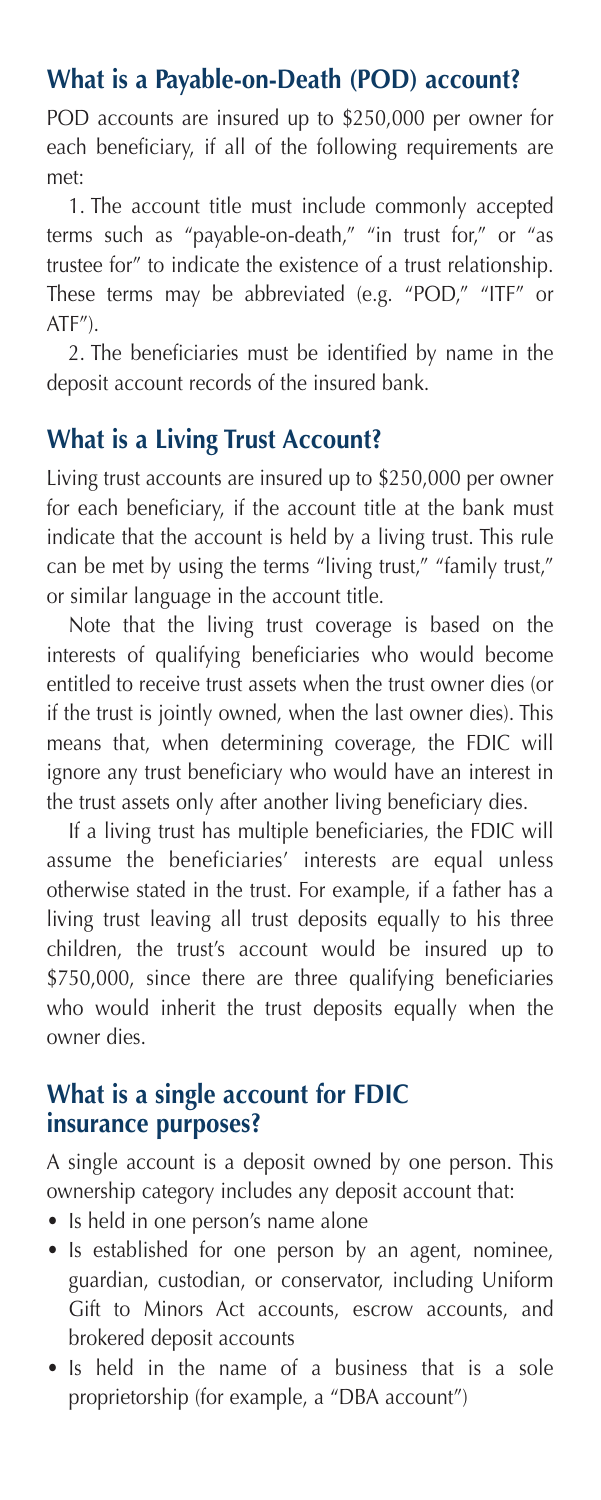- Is established for a decedent's estate
- Fails to qualify for coverage under another ownership category

 All single accounts owned by the same person at the same insured bank are added together and the total is insured up to \$250,000.

 If some beneficiaries meet the relationship requirements and all other requirements are met, the interests of the qualifying beneficiaries would be insured under the revocable trust category. The interests of the nonqualifying beneficiaries would be added to the owners' other single accounts, if any, at the same bank and the total insured up to \$250,000.

#### **Do the special rules for "fiduciary accounts" apply to HSAs?**

These special rules do not apply to HSA funds.

# **What types of IRAs and other retirement accounts are combined?**

All of your deposits at the same insured bank that are in this broad category are added together, and the total is insured up to \$250,000.

 This limit applies to covered deposits to a traditional IRA, Roth IRA, SEP-IRA, a self-directed Keogh account, "457 Plan" accounts for state government employees, and employee-sponsored defined contribution plan accounts that are self-directed. It is also presumed that SIMPLE-IRAs qualify for the \$250,000 limit, even though the governing FDIC regulation does not indicate how SIMPLE-IRA funds are covered. In general, self-directed means that the individual (and not an employer) chooses how and where the money is deposited.

#### **What coverage applies up the death of the revocable trust owner?**

Even though the revocable trust owner dies and the trust now becomes irrevocable, the irrevocable trusts that spring into being will continue to be insured under the revocable trust rules.

#### **What FDIC insurance coverage applies when an account owner has revocable trust balances (including HSA balances)?**

For \$1.25 million or less, the maximum coverage is